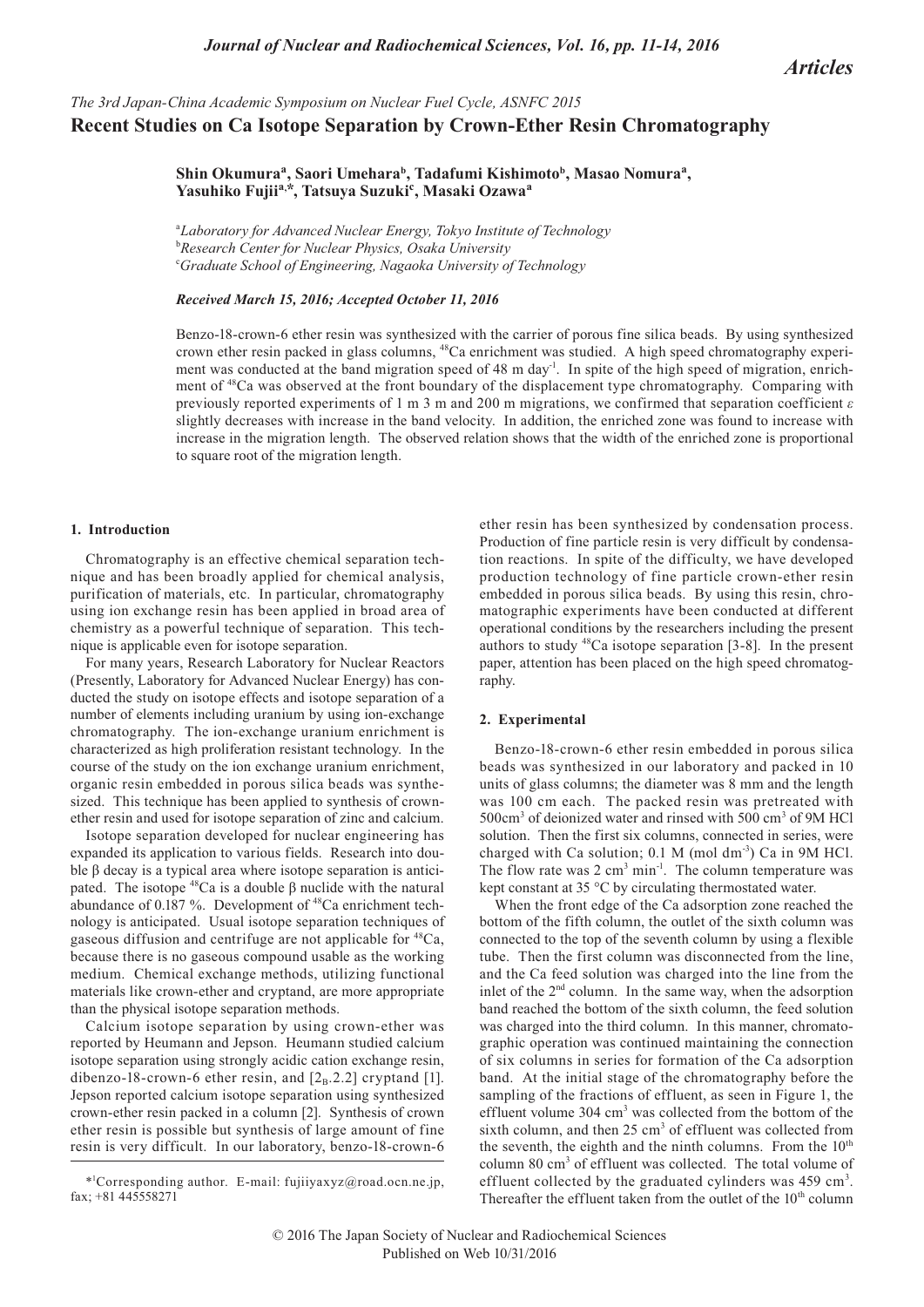

**Figure 1.** The experimental apparatus for 10 m migration chromatography.

was collected in fraction by a fraction collector; the volume of each fraction was 4 cm<sup>3</sup>.

The concentrations of calcium in the collected fractions were measured by flame photometry at the wave length of 622 nm using a spectrophotometer ANA-182F (Tokyo Photoelectric Co. Ltd). From the collected fractions of effluent, a portion of the fraction was sampled and added with HI solution, then heated to dryness. The sampled  $CaCl<sub>2</sub>$  was converted to  $Cal<sub>2</sub>$  and subjected to isotope analysis. The calcium isotopic abundance ratio of  $[^{48}Ca]/[^{40}Ca]$  in each collected fraction was determined by a thermal-ionization mass spectrometry using a mass spectrometer Finnigan MAT 261. More detailed description was made on the mass spectrometric isotope analysis in a previous work [4].

## **3. Results and discussion**

**3.1. Separation Coefficient.** The aim of the present work is to evaluate the effects of migration speed on the enrichment of calcium isotope. The migration speed of the adsorption band is considered to affect the separation process. High speed migration can enhance the productivity of separation. However it is believed that the HETP is increased when the band speed is increased. The separation coefficient is theoretically independent of the band speed. However we have to verify if this is true or not in the practical case of high speed migration.

In the previous work, we have conducted the experimental work at the band speed up to ca. 20 m  $d^{-1}$  using this type of resin embedded in the porous beads of MST-8 produced by Mizusawa Chemical Co. In the present work, the calcium adsorptive chromatography was conducted at the feed flow rate of 2 ml/min. The observed band velocity at the feed flow rate was 48 m d<sup>-1</sup>. Chromatographic profile of calcium elution in effluent is shown in Figure 2. The front boundary is very sharp. This fact suggests that the adsorption of calcium ions on benzo-18-crown-6 ether resin is very fast. The determined isotopic abundance ratios of  $\int^{48}Ca]/\int^{40}Ca$ ] of the front part of the adsorption band are plotted also in Figure 2. It is clearly seen that the heavier isotope <sup>48</sup>Ca is accumulated in the front region of the Ca adsorption band. This enrichment tendency of heavy isotope at the front boundary is the same as ones observed in the previous work on calcium isotope separation by crown ether resin [3-7]. In spite of the high speed of the band migration, the enrichment of <sup>48</sup>Ca was successfully realized at the front band boundary.

The most important factor to evaluate the chromatographic



Figure 2. Calcium concentration profile and <sup>48</sup>Ca enrichment at the front boundary of 10 m migration breakthrough chromatography.

isotope separation process is the separation coefficient *ε*. The separation coefficient of this system is calculated by the following equation using the experimentally observed data of the calcium concentration and the isotopic abundance ratios in the fractions collected from the effluent,

$$
\varepsilon = S q_i (r_i/r_o - 1) / Q \tag{1}
$$

where  $r_0$  and  $r_i$  are isotopic abundance ratio  $\int^{\frac{48}{3}}$ Ca]/ $\int^{\frac{40}{3}}$ Ca] of calcium in the feed and in the effluent fraction *i,* respectively. The measured value of  $r_0$  in the present work is 0.001935. The adsorption capacity of *Q* is calculated as,

$$
Q = C_o (V_B - V_D), \qquad (2)
$$

where  $C_0$  is the concentration of calcium in the feed solution,  $V_B$  is the effluent volume of the break through point and  $V_D$  is the total dead volume of the columns connected in series. Based on eq 1 and using the experimentally observed data, the separation coefficient *ε* of the present system is calculated as 0.0026 and presented in Table 1. In the present work the error of the observed *ε* consists of uncertainties in Ca concentration analysis (about 5%) and the isotopic abundance ratio analysis (about 7%). The range of error indicates 1σ.

Previously observed separation coefficients are presented also in TABLE 1. The value of *ε* is 0.0036 and 0.0032 for the migration 1m and 3m, respectively. Although the error ranges are large, apparently *ε* is decreased in the cases of chromatographic experiments at high migration velocity. Probably it is difficult to fully attain the isotopic exchange equilibrium between two phases within the short contact time, when the flow rate is very fast.

**3.2. HETP.** Another important factor of the chromatographic separation process is the height equivalent to a theoretical plate (HETP). HETP is a kinetic factor and reduced when the isotopic exchange rate is fast between the solution phase and the resin phase. The smaller HETP means the better separation efficiency.

The HETP is defined as the slope of the enrichment profile created in the adsorption band after the isotopically steady state is attained. Such a state is attained only in the case of long migration and narrow adsorption band. In the usual cases of migration, isotopic enrichment process is not steady state. In the isotopically non-steady state, the slope varies depending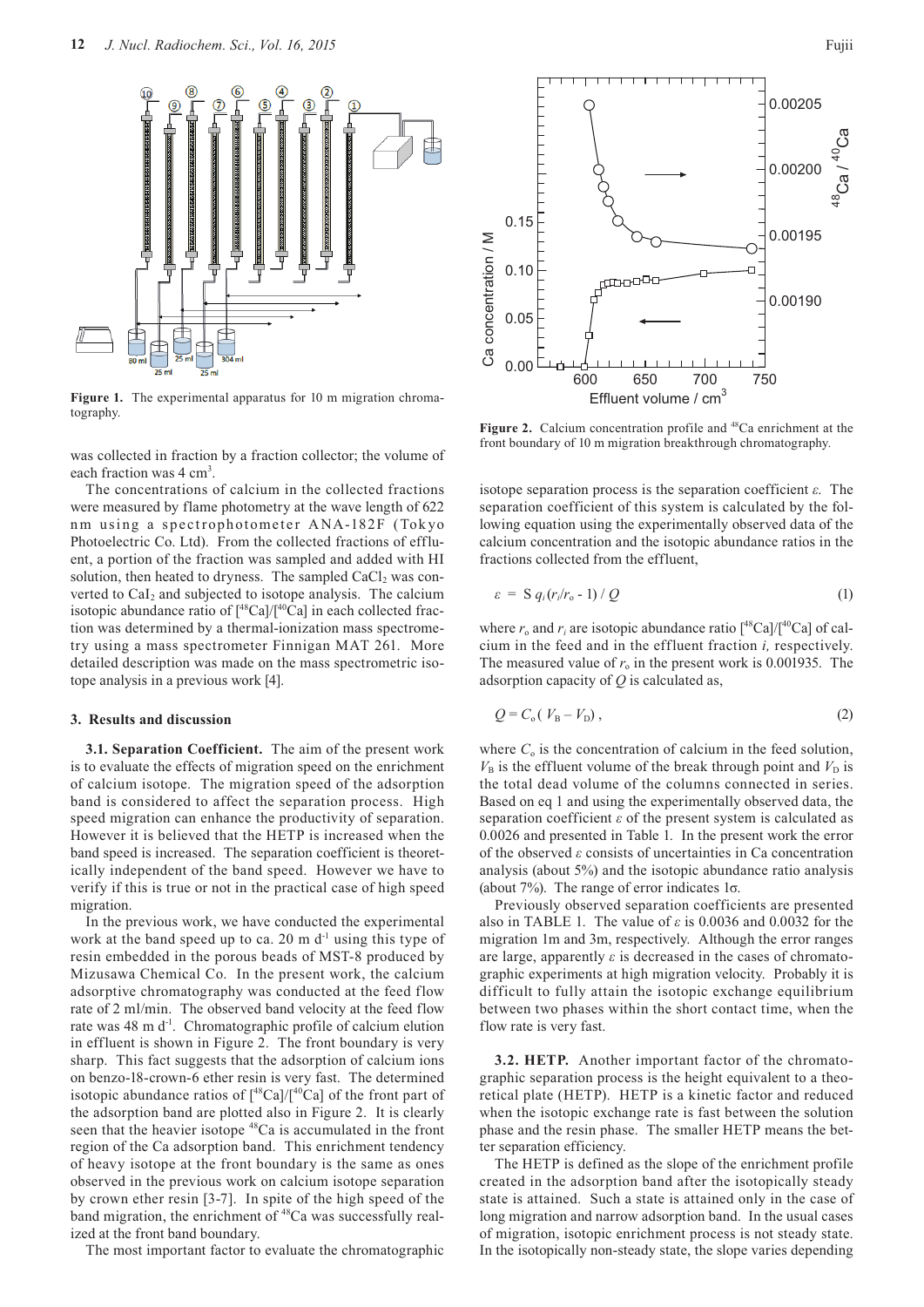| Migration<br>length, m | Migration<br>Velocity, $m d^{-1}$ | Separation<br>coefficient, $\varepsilon \times 10^3$ | HETP, mm | Enriched zone<br>width, cm | Remarks      |
|------------------------|-----------------------------------|------------------------------------------------------|----------|----------------------------|--------------|
|                        | 6.5                               | $3.6 \pm 1.4$                                        | 3.7      | 17                         | Ref. [5]     |
| 3                      | 22.5                              | $3.2 \pm 0.6$                                        | 4        | 20                         | Ref. [10]    |
| 10                     | 48                                | $2.6 \pm 0.3$                                        |          | 54                         | Present work |
| 200                    | 20                                | $3.0 \pm 0.1$                                        | 8.3      | 238                        | Ref. [5]     |

**TABLE 1: Experimental results of calcium isotope separation by chromatographic migration conducted using the eluent of 9M HCl at 35˚C**

The errors of separation coefficient show 1σ.

The error range of HETP is approximately  $\pm 1$  mm in each run.

on the position in the band, from the maximum value at the band front to practically zero at the far inside the band. The HETP of the chromatographic enrichment process in the nonsteady state is very difficult to obtain by theoretical calculation. However, using the very simple assumption of the single phase migration, the theory of HETP for displacement-type isotope enrichment has been developed [8, 9]. According to the theory, HETP of the experimental separation system is calculated by the following equations,

$$
\ln (r_i - r_o) = k (X_i - L) + \ln(r_L - r_o)
$$
\n(3)

$$
H = \varepsilon / k + 1 / Lk^2 \tag{4}
$$

where *k* is an experimentally determined gradient of enrichment curve, *H* is a height equivalent to a theoretical plate, *L* is the total length of the resin bed of the columns. In this theory, the volume of effluent fraction, or the volume of movingphase, is converted to the location of the stationary phase. The volume difference between the effluent volume of breakthrough point and the effluent volume of francion *i* is converted to  $|X_i - L|$ . The conversion factor  $C_F$  is given as,

$$
C_{\rm F} = L / V_{\rm B} \tag{5}
$$

$$
X_i - L = -C_F(V_i - V_B)
$$
\n<sup>(6)</sup>

To apply this theory to the actual systems, it is noted that the isotopic ratio in the solution phase is in equilibrium with the isotopic ratio in the adsorption phase. If the isotopic abundance ratio of adsorbed Ca is natural  $r<sub>o</sub>$ , the isotopic abundance ratio in the solution phase becomes  $r_0a$ . Therefore the practical value of the original isotopic ratio in the solution phase is  $r_o(1+\varepsilon)$  rather than  $r_o$ . For the convenience,  $r_o(1+\varepsilon)$  is expressed as  $r_0^*$  and above mentioned eq 3 can be written as,

$$
\ln (r_i - r_o^*) = -k (L/V_B)(V_i - V_B) + c \tag{7}
$$

where *c* is  $\ln(r_L - r_o)$ . According to eq 7, the experimental data,  $(r_i - r_o^*)$ , of the cases of migration 10 m and 200 m are plotted in Fig. 3 as a function of  $(V_i - V_B)$  of each fraction *i*. The plots of  $(r_i - r_o^*)$  of migration 200m in Figure 3 gave HETP of 8 mm.

By using eqs. 4 and 7, HETP of the present system was calculated as 6 mm for the migration of 10 m. Separation coefficient and HETP of the present work are listed in Table 1 along with those of the other experimental runs previously conducted. It is seen that HETP is increased with increase in the migration speed among the chromatographic migrations of 1m, 3m and 10m. In the case of 200m migration, HETP was enlarged, which is probably due to the large number of connections between the columns.

**3.3. Width of enriched zone.** So far, in our previous work,



**Figure 3.** Increment of  $^{48}Ca^{40}Ca$  isotopic ratio of calcium in the effluent; two cases of the migration lengths of 10 m and 200 m. ( $r_0^*$ )  $= 0.001940$ 

we have not yet discussed details about the length of the enriched zone developed in the chromatographic band. To design the enrichment plant, an important factor is the length of the adsorption band created in the packed separation column. Sufficiently long adsorption band is necessary to reach the desired enrichment at the front boundary. On the other hand, the length of the band should be short, as short as possible, from the view point of column utilization efficiency. To limit the length of the adsorption band, we have to know the width of the enriched zone. From the practical view point, we define the enrichment zone as the area where the increment of enrichment degree of calcium in fraction i,  $(r_i - r_o)$ , is larger than 10 % of the front maximum value  $(r_L - r_o)$ . This means the enrichment zone is holding 90% of the enriched isotope accumulated in the front boundary region, and therefore 10% of the enrichment capacity is left in the latter part of the adsorption band during the migration. The enriched isotope in the latter part can not be recovered and regarded as being lost. The width of the enriched zone defined by the criteria mentioned above was calculated for each chromatographic experiment and listed in TABLE 1. The calculated enriched zone width for each chromatographic run is plotted against the square root of migration distance in Figure 4. It is seen the enriched zone width is linearly proportional to the square root of migration distance. The results indicate the following empirical relation,

$$
W\mathbf{e} = 0.17 \ L^{1/2} \tag{8}
$$